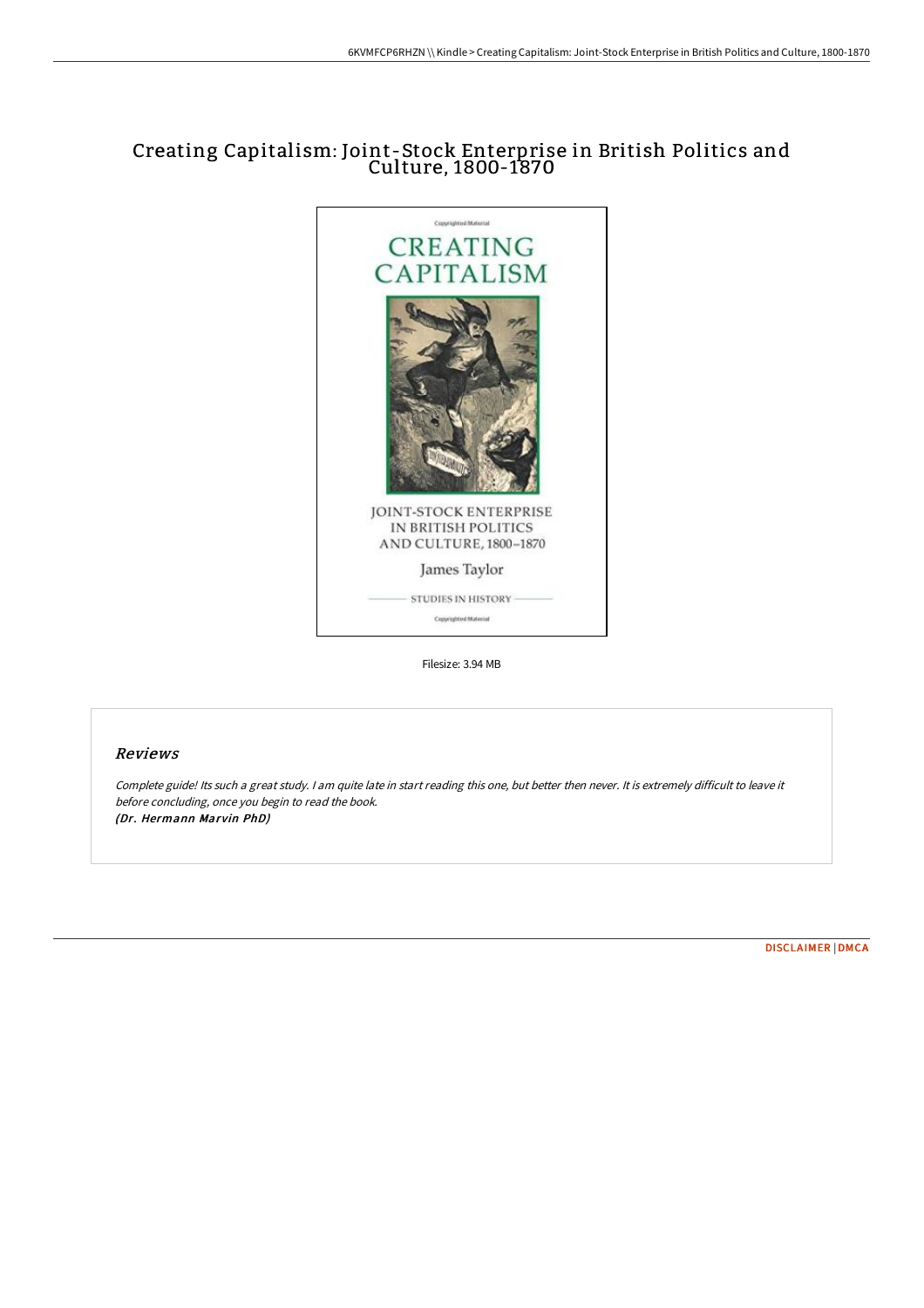## CREATING CAPITALISM: JOINT-STOCK ENTERPRISE IN BRITISH POLITICS AND CULTURE, 1800- 1870



To save Creating Capitalism: Joint-Stock Enterprise in British Politics and Culture, 1800-1870 PDF, remember to click the hyperlink under and download the ebook or have access to other information that are relevant to CREATING CAPITALISM: JOINT-STOCK ENTERPRISE IN BRITISH POLITICS AND CULTURE, 1800-1870 book.

Boydell Brewer Ltd, United Kingdom, 2014. Paperback. Book Condition: New. 232 x 154 mm. Language: English . Brand New Book. Winner of the Economic History Society s Best First Monograph award 2009 The emergence of the joint-stock company in nineteenth-century Britain was a culture shock for many Victorians. Though the home of the industrial revolution, the nation s economy was dominated by the private partnership, seen as the most efficient as well as the most ethical form of business organisation. The large, impersonal company and the rampant speculation it was thought to encourage were viewed with suspicion and downright hostility. This book argues that the existing historiography understates society s resistance to joint-stock enterprise; it employs an eclectic range of sources, from newspapers and parliamentary papers to cartoons, novels and plays, to unearth this forgotten economic debate. It explores how the legal system was gradually restructured to facilitate joint-stock enterprise, a process culminating in the limited liability legislation of the mid-1850s. This has typically been interpreted as evidence for the emergence of new, positive attitudes to speculation and economic growth, but the book demonstrates how traditional outlooks continued to influence legislation, and the way in which economic reforms were driven by political agendas. It shows how debates on the economic culture of nineteenth-century Britain are strikingly relevant to current questions over the ethics of multinational corporations. James Taylor is Senior Lecturer in British History at Lancaster University.

 $\blacksquare$ Read Creating Capitalism: [Joint-Stock](http://techno-pub.tech/creating-capitalism-joint-stock-enterprise-in-br.html) Enterprise in British Politics and Culture, 1800-1870 Online Ð Download PDF Creating Capitalism: [Joint-Stock](http://techno-pub.tech/creating-capitalism-joint-stock-enterprise-in-br.html) Enterprise in British Politics and Culture, 1800-1870